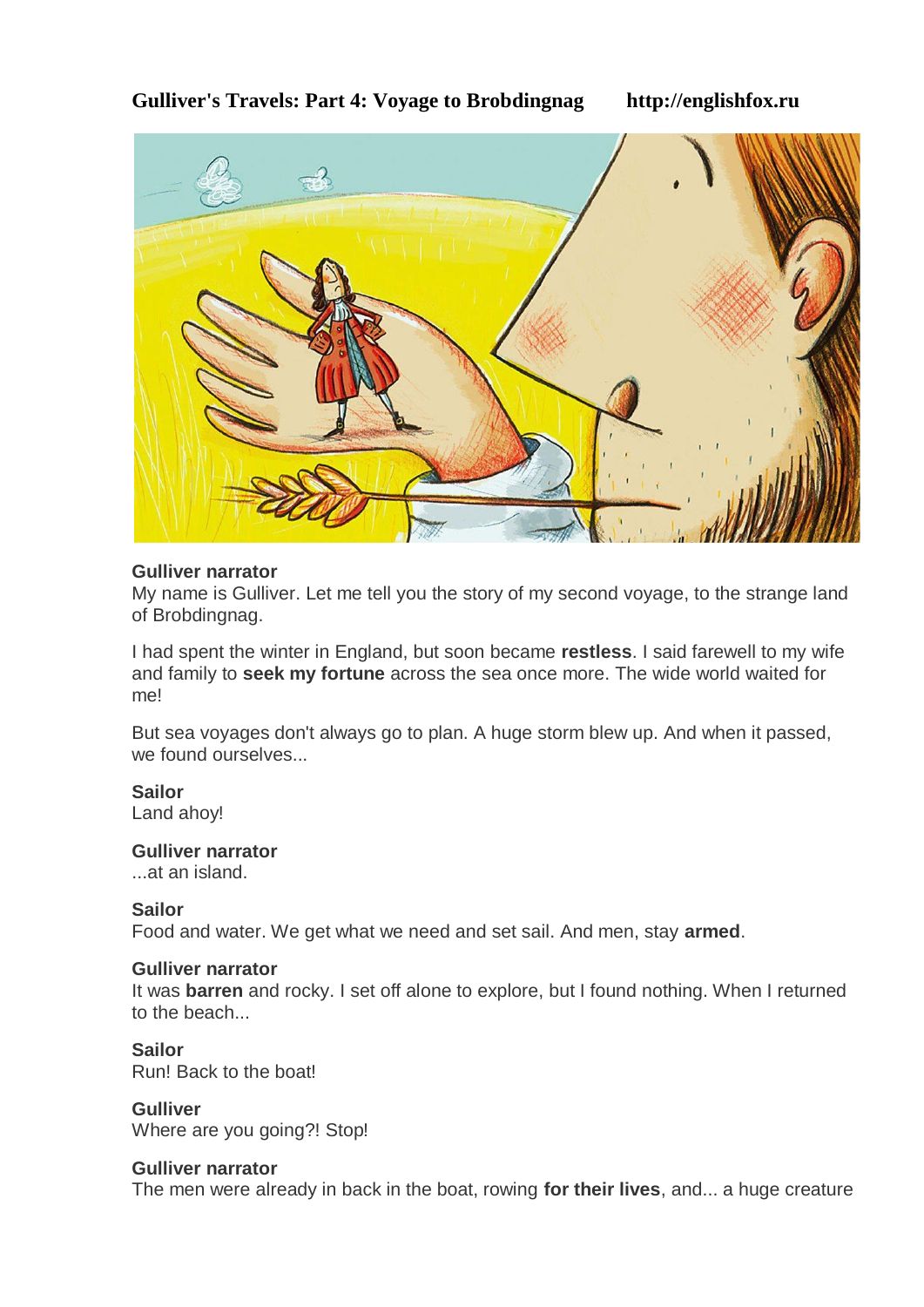was chasing them, like a man, but so... tall. I can't tell you what happened, for I turned and ran for my life...

I ran into a giant field, where I hid under stalks of corn rising 40 feet into the sky.

**Gulliver** What is this place?

#### **Gulliver narrator**

I felt sick. Across the field I saw another man-creature, as tall as a church **steeple**, harvesting the giant corn.

**Brobdingnag farmer** What have we here?

**Gulliver** Don't eat me!

**Gulliver narrator** He spoke a strange **tongue**.

**Brobdingnag farmer** [booming voice] Like a little... man.

**Gulliver narrator** Just then he **scooped** me up, close to his face. His breath was **foul**.

# **Brobdingnag farmer**

I think the wife would like to see this.

## **Gulliver narrator**

And he tucked me into his coat pocket. How I trembled with fear as he walked back to his house.

## **Farmer's wife**

[Screams] It's a mouse! Get it out of my kitchen!

#### **Gulliver narrator**

The farmer's wife was shocked when she saw me. For there I stood, on their kitchen table, his whole, huge family looking at me.

**Farmer's wife** It's a man! So tiny.

**Glumdalclitch** He must be hungry, mother.

**Farmer's wife** Here, give him some meat.

**Gulliver** Oh, thank you.

#### **Gulliver narrator**

And they pushed a huge slice of meat my way. With a thimble of **ale**.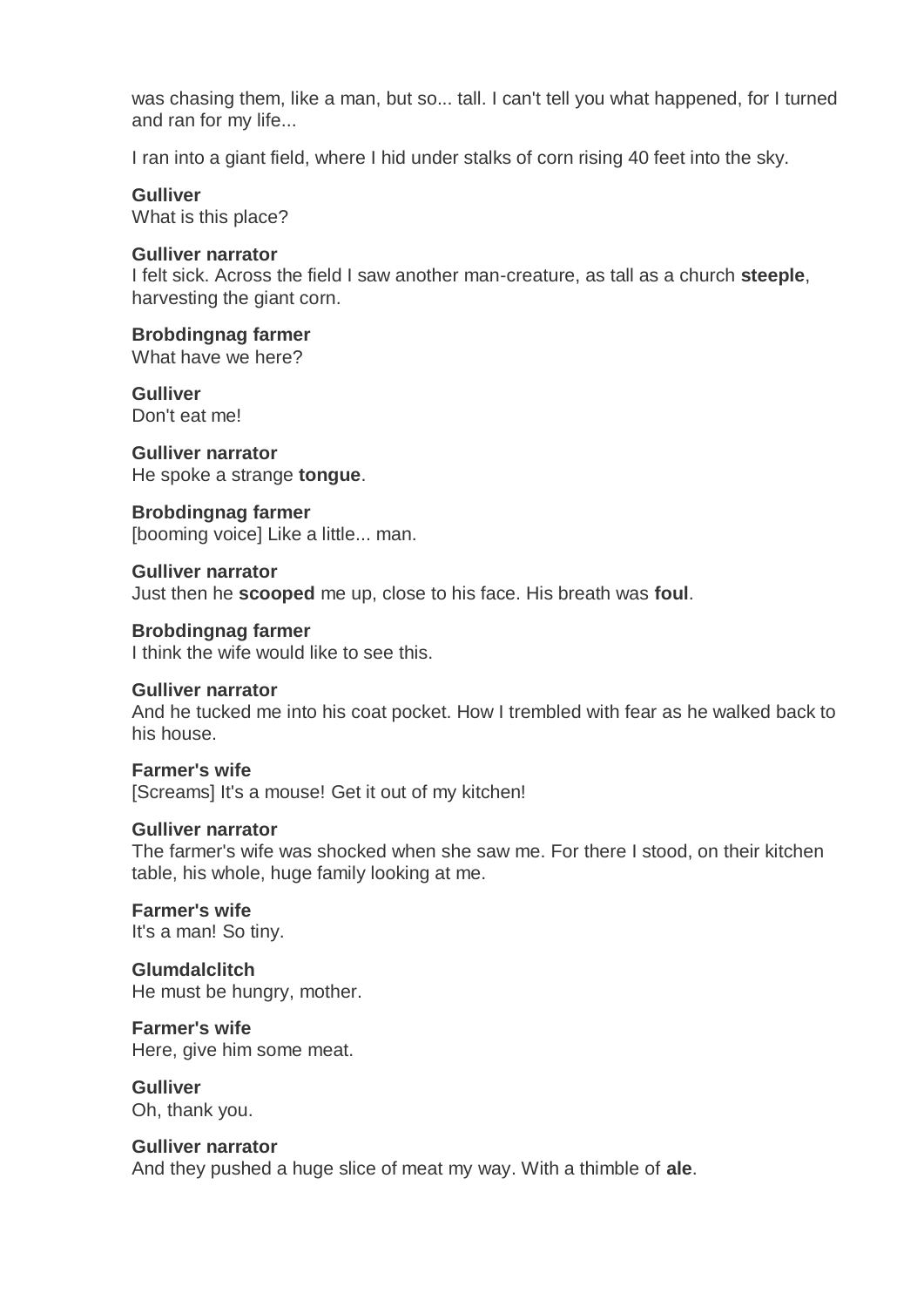My drinking seemed to amuse them. The ale made me a little bolder, and I did a little dance for them. Perhaps they would treat me well... But just then...

[sfx: baby crying]

## **Gulliver**

What's that?!

#### **Gulliver narrator**

A huge baby, that's what it was. Thankfully, the baby soon fell asleep.

And so did I. The farmer's daughter tucked me into bed with a handkerchief for a blanket. It was heavy and rough like the sail of a warship, but I was exhausted.

#### **Glumdalclitch**

Good morning my little man. My name's Glumdalclitch. Glumdalclitch.

#### **Gulliver**

Glumdal... Oh, what? Your name? Glumdalclitch?

#### **Glumdalclitch**

Oh, he said my name! He's so cute. I'm Glumdalclitch and you're...?

#### **Gulliver**

She's asking my name. I'm Gulliver. Gulliver!

#### **Gulliver narrator**

The farmer's daughter must have been only nine or ten years old, and a **mere** 30 feet tall. She was kind to me and became my closest friend. Over the next days she taught me their language, which I learned fast. Life was good, for a while.

#### **Farmer**

Gulliver! We're going to town. Come here.

## **Gulliver**

To town? Yes, sir, of course.

#### **Glumdalclitch**

Don't worry Gulliver, we're taking you to market, so people can see you. You've become quite famous! Here, I've made this little travelling box.

#### **Gulliver**

Why thank you Glumdalclitch.

#### **Gulliver narrator**

I climbed inside, and off we went. The journey was bumpy, like rising and falling in a ship in a great storm. Finally we came to a rest, somewhere... indoors.

## **Farmer**

[To Gulliver] Now then little man, let's see if we can earn ourselves **a pretty penny**.

[To the crowd] Ladies and gentlemen, I give you the smallest man in Brobdingnag!

## **Crowd**

[sfx: gasping]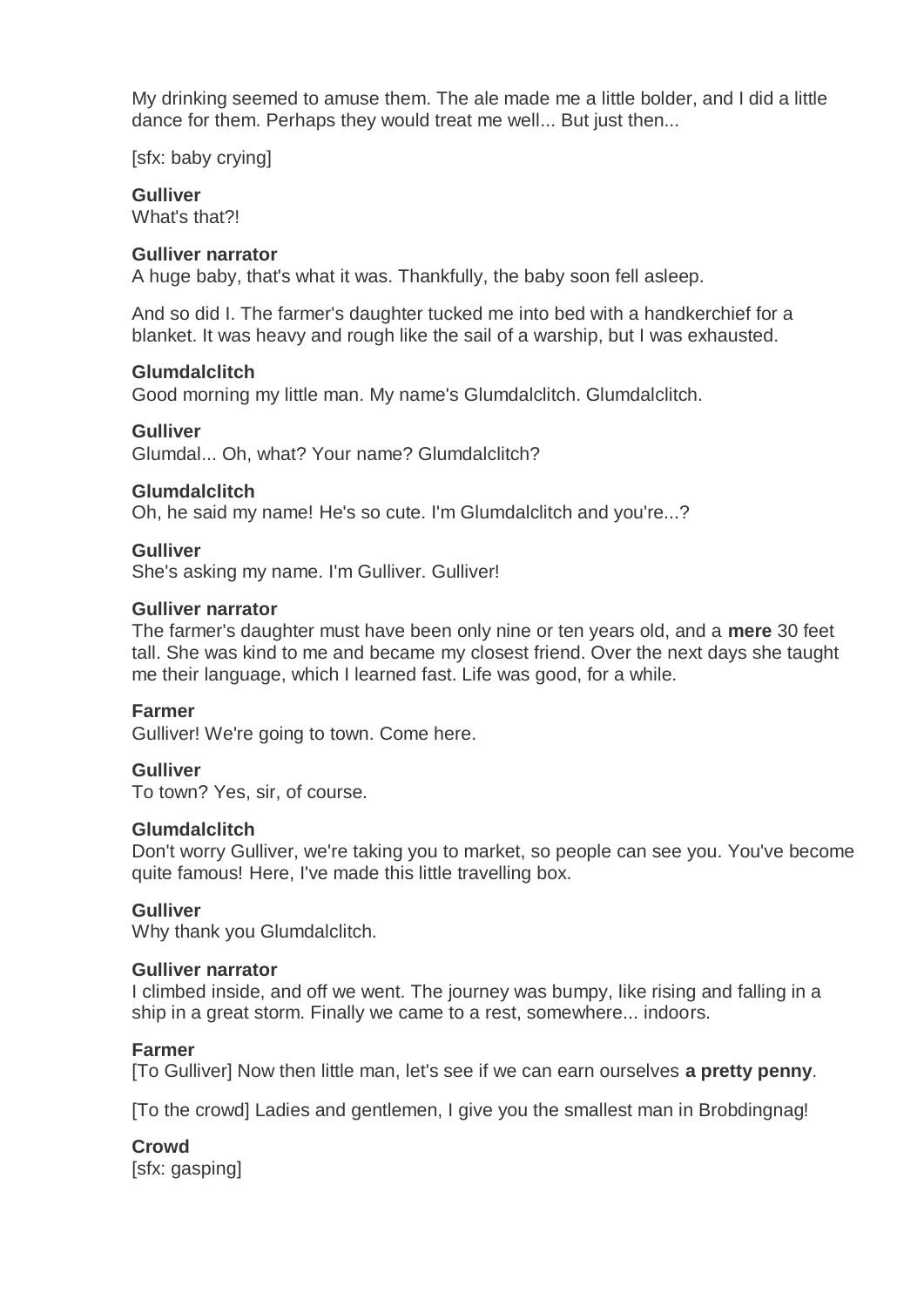### **Gulliver narrator**

And the farmer opened the box. Out I stepped onto a table – in a room full of giant people...

## **Farmer**

Now Gulliver, show them what you can do.

### **Gulliver**

Err, good day to you all! I am Gulliver!

#### **Gulliver narrator**

And so I performed for them. I danced, and **fenced** with my sword… I drank another thimble of ale. The crowd loved me!

#### **Farmer**

That's three crowns each. Next performance, at six o'clock. Thank you Madam... Thank you Sir...

#### **Gulliver narrator**

And so it went. The next day we did three shows. Then ten the next. Then 15. I was exhausted. But the farmer kept pushing me. Poor Glumdalclitch tried to stop him. But it was no use.

#### **Glumdalclitch**

Father, he can't go on. He must rest today. He'll die.

#### **Farmer**

Well, **if he dies, we'll make no more money**. Let's make as much as we can, first.

#### **Gulliver narrator**

I lost my appetite. I feared I would die here, in this strange land, miles from home. **Oh, if only I had stayed at home in England, none of this would have happened!** But just as I thought all was lost... something wonderful happened. I'll tell you about that, next time.

## **Vocabulary**

**restless** bored of resting, needing excitement

#### **seek my fortune**

move to a new place to try and make a lot of money

## **armed**

carrying weapons

**barren** with no plants growing

#### **for their lives**

as if their lives depended on it

#### **steeple**

the pointed, tallest part of a church